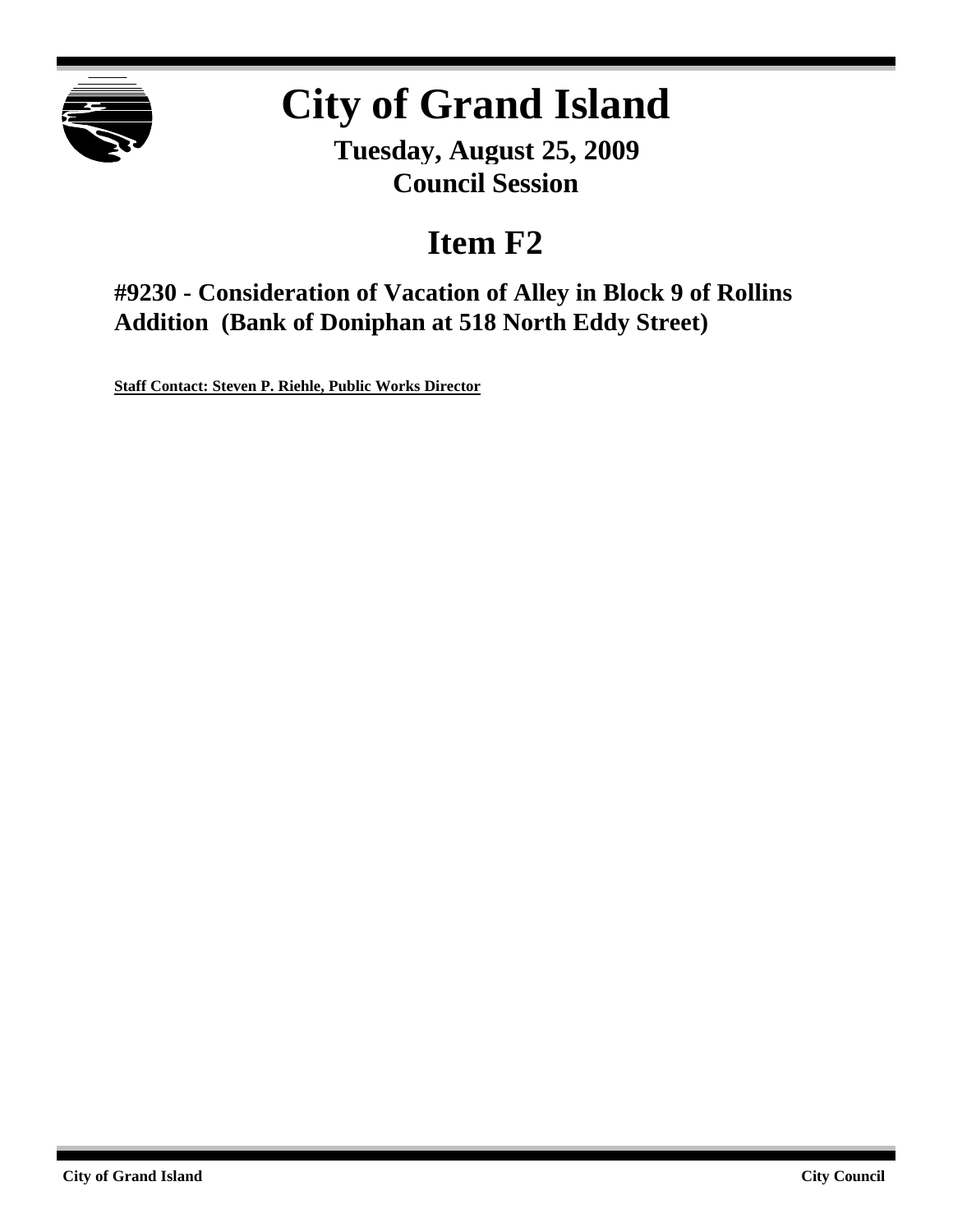## **Council Agenda Memo**

| <b>From:</b>                   | Steven P. Riehle, Public Works Director                                                                                                                                                                     |
|--------------------------------|-------------------------------------------------------------------------------------------------------------------------------------------------------------------------------------------------------------|
| <b>Meeting:</b>                | August 11, 2009                                                                                                                                                                                             |
| Subject:                       | Consideration of Vacation of Alley Between 5 <sup>th</sup> and 6 <sup>th</sup><br>Streets from Clark Street to Eddy Street in Block 9 of<br>Rollins Addition (Bank of Doniphan at 518 North Eddy<br>Street) |
| <b>Item <math>\#</math>'s:</b> | $F-2$                                                                                                                                                                                                       |
| <b>Presenter(s):</b>           | Steven P. Riehle, Public Works Director                                                                                                                                                                     |

### **Background**

Council action is required for vacation of a public alley through the passing of an Ordinance. Five Points Bank is considering purchase of the property at 518 North Eddy Street. The Bank of Doniphan has requested the vacation of the public alley to help with traffic flow from the drive thru area of the bank.

Customers generally exit the drive thru of the bank and head east towards Eddy Street. This eastbound traffic in the alley backs up while waiting to turn onto Eddy Street causing conflicts with the drive thru. The volume of eastbound traffic at the alley is significant during the hours the bank is open and conflicts with westbound motorists that want to use the alley creating traffic safety concerns on Eddy Street.

### **Discussion**

The bank has worked with their consulting engineer and city staff for possible solutions to the traffic concerns. All parties agree that it would be desirable for drive thru customers to exit via  $5<sup>th</sup>$  Street, but we've not been able to come  $\psi$  with a reasonable way to direct traffic towards  $5<sup>th</sup>$  Street.

Possible solutions with discussion include:

1. Do Nothing: The existing traffic safety concerns will not be addressed. The traffic safety concerns will continue as long as the drive thru window is inuse.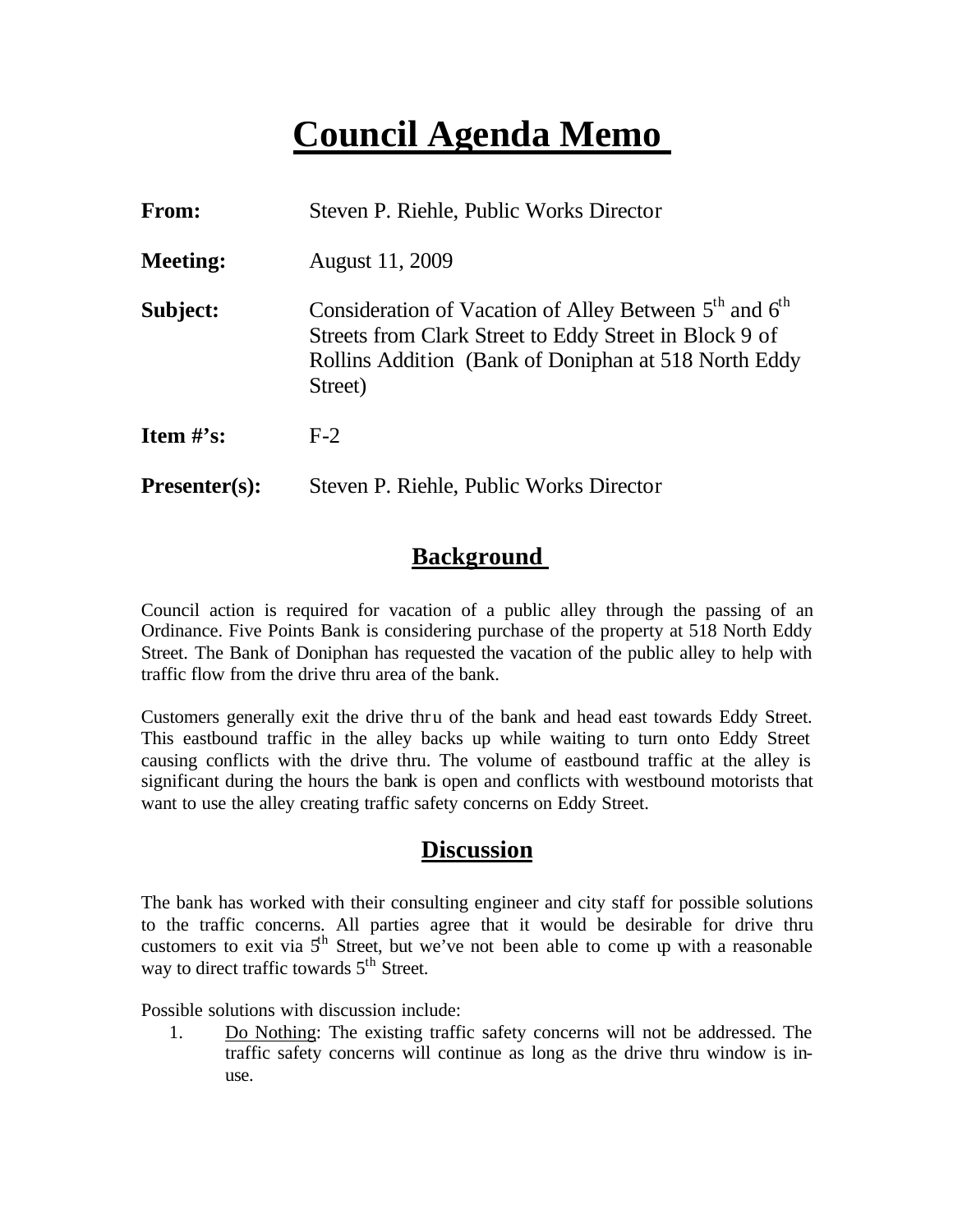- 2. Signage or Driveway Changes: Signage and/or modifications to the banks driveway are not believed to be adequate to direct drive thru customers south towards  $5<sup>th</sup>$  Street.
- 3. Vacate Alley: The Bank is proposing that the existing alley be vacated and a utility easement be retained for existing utilities in the alley. The adjacent property owners were notified of the banks request to vacate the alley in July. Representatives of the Public Works Department as well as Five Points Bank made personal contact with 5 of the 6 properties adjacent to the alley that would be impacted by the vacation of the alley. They were given a letter advising that the council would consider the bank's request to vacate the alley at the August  $25<sup>th</sup>$  council meeting. All were asked if they had any objections to the vacation of the alley and none stated objections.

City Staff is concerned with the request for vacating the alley. Although abutting property owners appear to be in support of the vacation, the only public benefit to vacating the alley appears to be for addressing safety concerns.

### **Alternatives**

It appears that the Council has the following alternatives concerning the issue at hand. The Council may:

- 1. Move to approve or deny.
- 2. Refer the issue to a Committee
- 3. Postpone the issue to future date
- 4. Take no action on the issue

### **Recommendation**

Public Works, Building, Planning and Utility Administration recommend that the Council deny the request for the vacation of the public alley.

### **Sample Motion**

If council does not believe the public interest is served by vacating the alley:

• Move to deny the request for the vacation of the public alley.

If council believes adequate measures are being taken to allow public use of the alley:

• Move to approve the request to vacate the alley.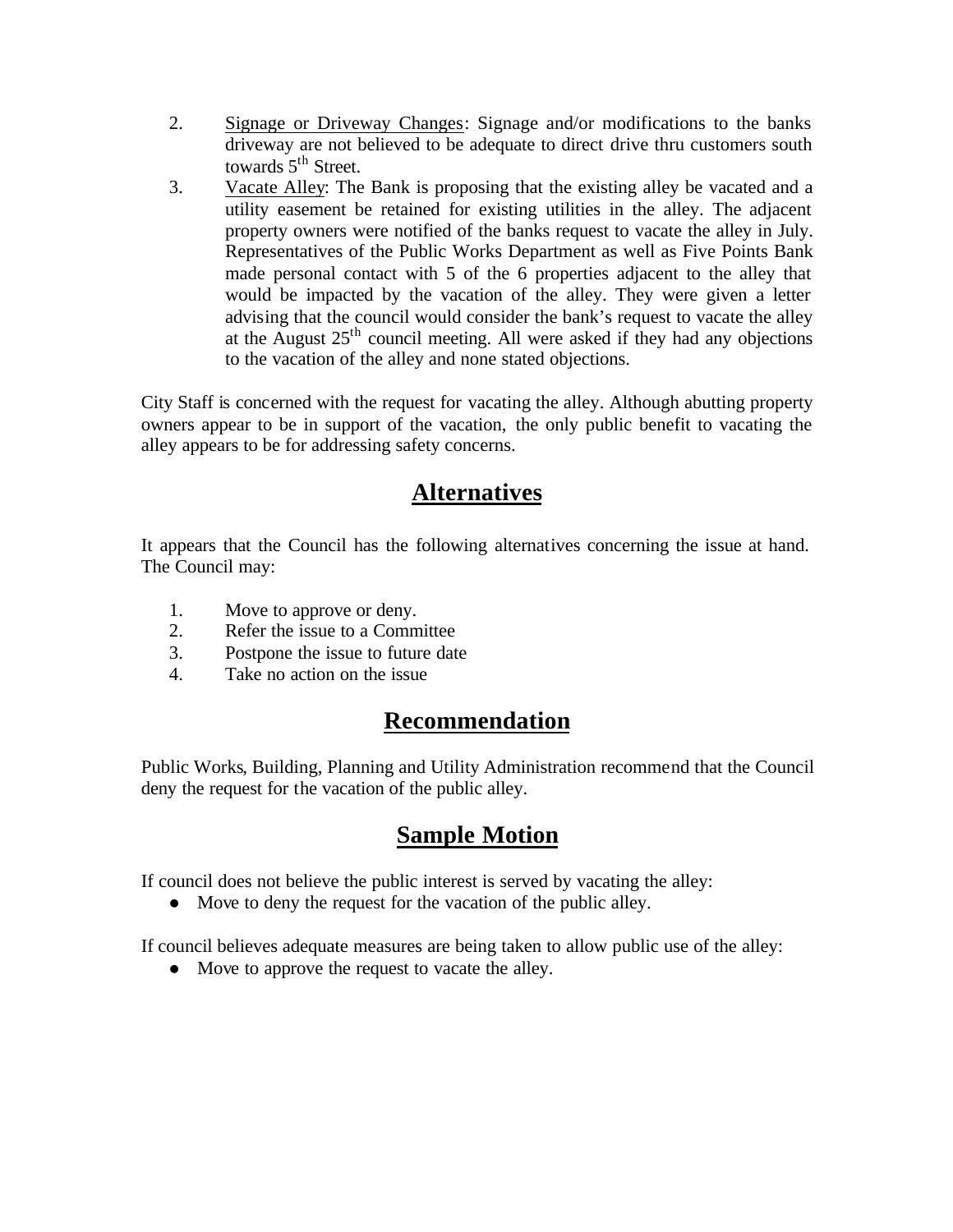

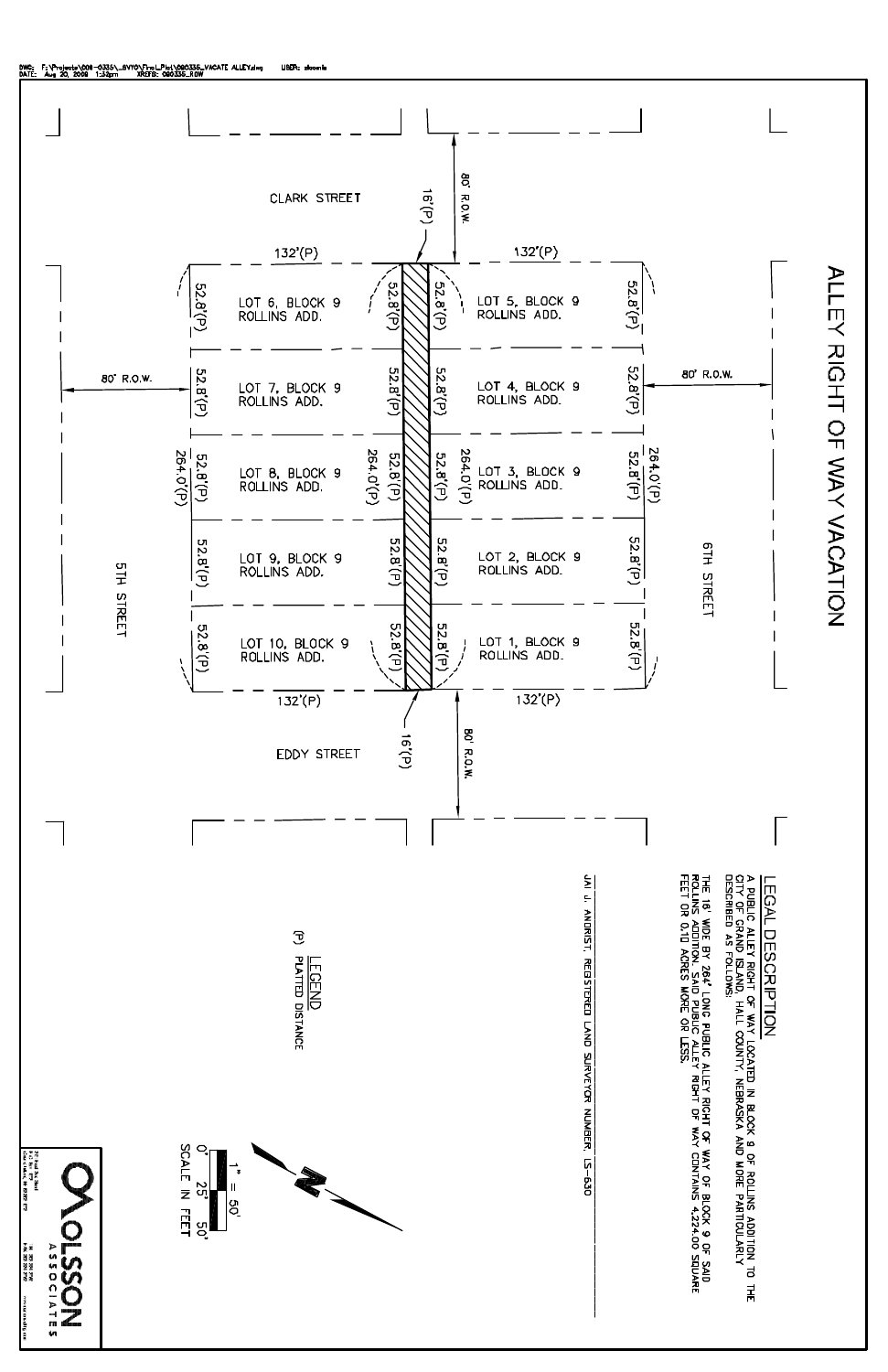• THIS SPACE RESERVED FOR REGISTER OF DEEDS •

#### ORDINANCE NO. 9230

An ordinance to vacate the public alley between Lot One (1), Block Nine (9) and Lot Ten (10), Block Nine (9) in Rollins Addition to Grand Island, Hall County, Nebraska and to provide for filing this ordinance in the office of the Register of Deeds of Hall County; to repeal any ordinance or parts of ordinances in conflict herewith; and to provide for publication and the effective date of this ordinance.

BE IT ORDAINED BY THE MAYOR AND COUNCIL OF THE CITY OF GRAND ISLAND, NEBRASKA:

SECTION 1. That the public alley located in Block Nine (9) in Rollins Addition to Grand Island, Hall County, Nebraska is hereby vacated. A public utility easement shall be retained in the area where the alley is vacated. Such public alley to be vacated is shown and more particularly described on Exhibit A attached hereto.

SECTION 2. The title to the property vacated by Section 1 of this Ordinance shall revert to the abutting properties.

SECTION 3. This Ordinance is directed to be filed in the office of the Register of

Approved as to Form  $\overline{a}$ August 21, 2009 ¤ City Attorney